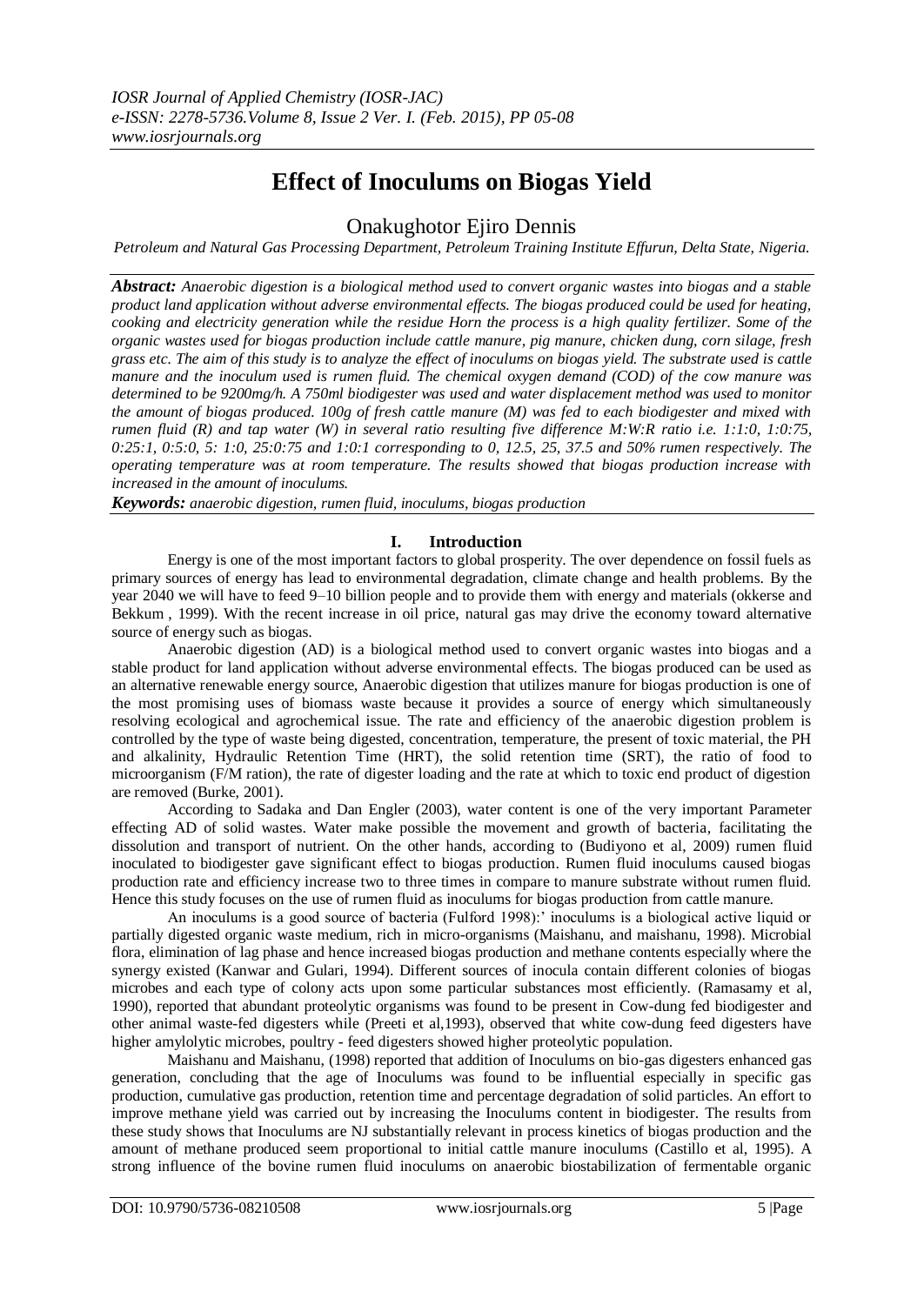fraction of municipal solid waste (lopes and et al, 2004) and the higher percentage of Inoculums gave the higher production of biogas (Forster -Cameiro et al 2008). However, almost all of AD studied before, Inoculums used were dominated by digested sludge from anaerobic digester as well as animal manure. Research findings have shown that rumen liquor can be used as a seed or Inoculums to optimize biogas production. According Budiyono et al (2009) Rumen fluid inoculated to biodigester gave significant effect to biogas production. Rumen fluid Inoculums caused biogas production rate and efficiency increase two to three times in compare to manure substrate without rumen fluid.

## **II. Material and Method**

The materials used were as follows: Fresh cow dung, Water, Rumen fluid containing anaerobic bacteria as inoculums

## **Sample Preparation**

The cattle manure and rumen fluid used in this research were taken from animal holding pen unit at Gariki and slaughters house located on Osubi road, Rumen fluid

was prepared as follow. Rumen content was poured to 1500ml polyethylene bottle and added 375m1 water. Solid content was separated from slurry to ensure that solid content in solution were dominated by bacteria. Before using, all raw manure collected was homogenized by mixing.

## **Experiment Setup**

The experimental set-up represents a water displacement set-up. Three 750m1 polyethylene bottles plugged with lightly rubber plug were linked by a delivery tube. The first bottle served as the biodigester, the second bottle contained the water to be displaced and the third bottle was graduated and used as the measuring container. Biogas formed was measured by a water displacement method.



**Figure 1:** Water displacement set-up for biogas production

- A = Bottle containing a mixture of manure and inoculums and water.
- $B =$  Bottle containing water to be displaced
- $C =$  Graduated cylinder to measure volume of gas produced.

## **Experimental Design**

The effect of rumen fluid (inoculums) on biogas yield was studied by varying rumen fluid content in biodigester. A laboratory experiment using 750ml biodigesters were performed in batch operation mode. Manure used fixed on 100grams. A given 100grams of fresh cattle manure (M) was fed to each biodigester and mixed with rumen fluid ( R) and tap water (W) in several ratio resulting five different M: W: R as shown in Table 1. Operating temperature was at room temperature. The biodigester performance was measured with respect to cumulative volume of biogas produced.

| Table.1 Composition of five manure samples in different rumen content |  |  |  |  |
|-----------------------------------------------------------------------|--|--|--|--|
|-----------------------------------------------------------------------|--|--|--|--|

| S/N | Manure $(g)$ | Water (ml) | Rumen (ml) | Rumen $(\%)$ |
|-----|--------------|------------|------------|--------------|
|     | 100.00       | 100.00     | 0.00       | 0.00         |
| Īi  | 100.00       | 75.00      | 25.00      | 12.50        |
| Iii | 100.00       | 50.00      | 50.00      | 25.00        |
| Iv  | 100.00       | 25.00      | 75.00      | 37.50        |
|     | 100.00       | 0.00       | 100.00     | 50.00        |

#### **Experimental Procedures**

The substrate and inoculums were fed gradually in batches into each biodigester via a plastic funnel through the inlet. The openings were tightly locked and sealed to avoid leakages and the set-up was then kept under room temperature (28-35°c) in the laboratory for the bacterial to act on the substrate. Biogas formed was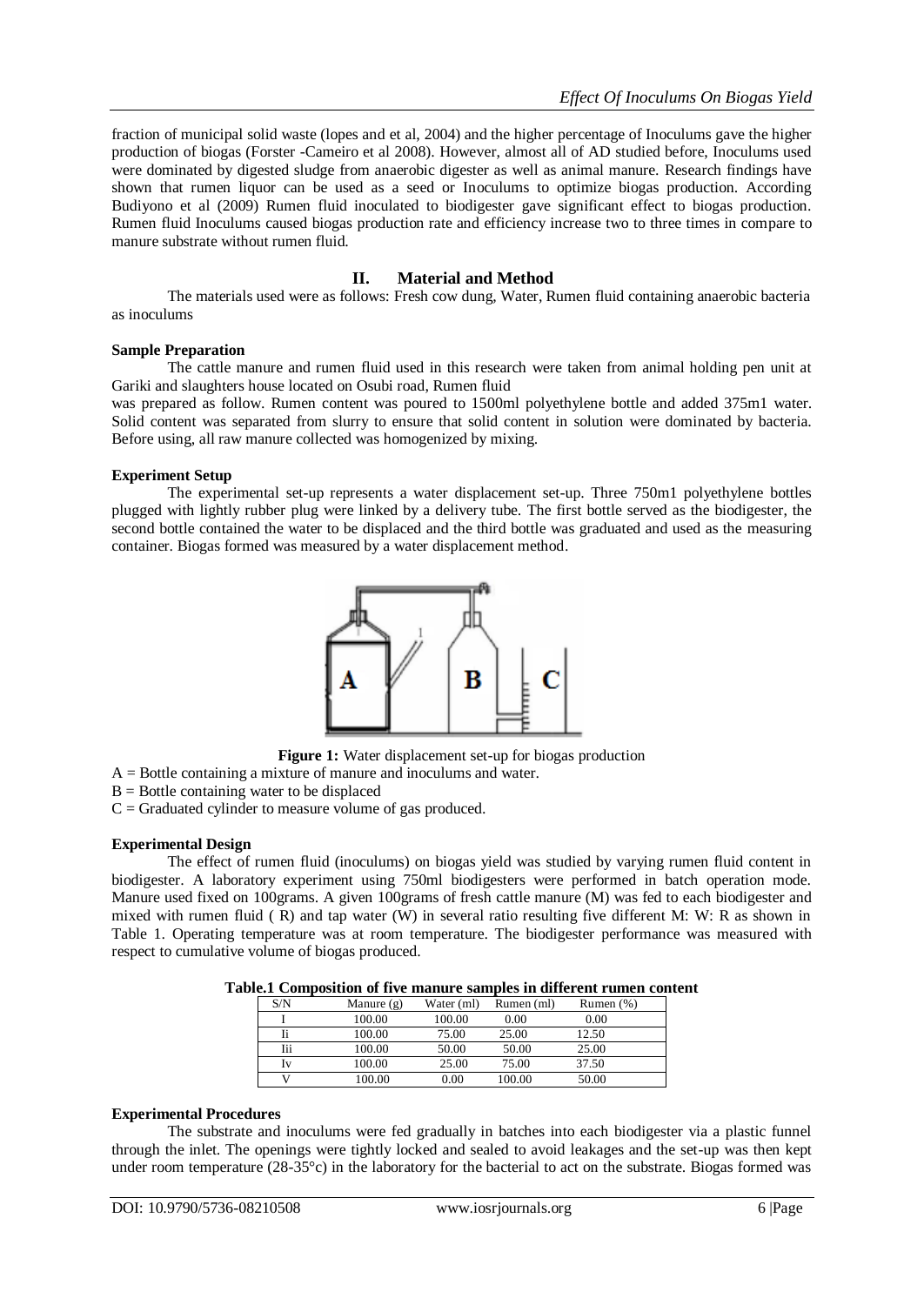measured every five days and stopped after biogas was insignificantly produced. The biodigester performance was measured with respect to cumulative volume of biogas produced. The similar procedure was performed for the other four samples.

## **III. Results**

## **The Effect of Rumen Fluid (Inoculum) Content to Biogas Production**

The effect of rumen fluid content to biogas production was studied by varying manure, water and Rumen ratio, giving percent rumen fluid in mixed samples from 0 to 75% rumen with fixed 100gram manure. The data obtained from the study is cumulative volume of biogas production observed during 30 days as depicted in table 2. Numerical values of biogas yield in several days observation time is presented in Table 2

| Time<br>Cumulative volume of biogas (ml) |          |             |            |             |           |  |
|------------------------------------------|----------|-------------|------------|-------------|-----------|--|
| (days)                                   | Sample I | Sample II   | Sample III | Sample IV   | Sample V  |  |
|                                          | $(0\%R)$ | $(12.5\%R)$ | (25%R)     | $(37.5\%R)$ | $(50\%R)$ |  |
| $\Omega$                                 | 0.00     | 0.00        | 0.00       | 0.00        | 0.00      |  |
| 5                                        | 10.00    | 32.00       | 35.00      | 40.00       | 45.00     |  |
| 10                                       | 38.00    | 75.00       | 76.00      | 90.00       | 96.00     |  |
| 15                                       | 70.00    | 120.00      | 127.00     | 150.00      | 170.00    |  |
| 20                                       | 115.00   | 135.00      | 140.00     | 168.00      | 205.00    |  |
| 25                                       | 127.00   | 140.00      | 146.00     | 177.00      | 225.00    |  |
| 30                                       | 130.00   | 145.00      | 150.00     | 180.00      | 240.00    |  |

#### %  $R =$  percent Rumen

From the chemical oxygen demand (COD) test, the result shows that the COD of the cow manure used is 19200mg/l



Incubation time (days)

**Figure 2.** the relationship between biogas production (ml/g vs) and incubation time (days).

## **IV. Discussion of Results**

Table 2. Shows that in general, substrates consist of manure and rumen (I 2.5 to 50%R) exhibit higher cumulative biogas production than substrates containing manure and water only (0%R). In other terms, specific biogas production per grain VS added of' samples containing rumen fluid is higher than sample containing no rumen fluid. In the 30 days observation, cumulative biogas production of 12.5, 25, 37.5 and 50%R are 145, 150, 180, 240 mg/g VS respectively while sample with 0%R give cumulative biogas production of 130mg/g VS

The above results suggest that the optimum rumen fluid content for giving the best performance of biogas production is in the range of 12.5-50%. Similar to this results, lopes et al (2004). Reported that no substantial difference was in evidence when 5% and 10% of the inoculums were used in preparation of the substrate in the Range of 0 to15% rumen tested, the sample with the highest rumen content (15%) gave the highest biogas production. Unfortunately, lopes et al do not extensively investigate yet in using inoculums content more than 1 5%. Hence, of course this study does not give data concerning optimum content of inoculums for biogas production. On the other hand, according to foster Carneiro et al (2008), when treated food waste restaurant with 20-30% inoculums, the best performance for food waste biodegradation and methane generation was the reactor with 30% of inoculums. However, we cannot call this as the optimum condition because the research (does not extensively investigate in using inoculums content more than 30%.